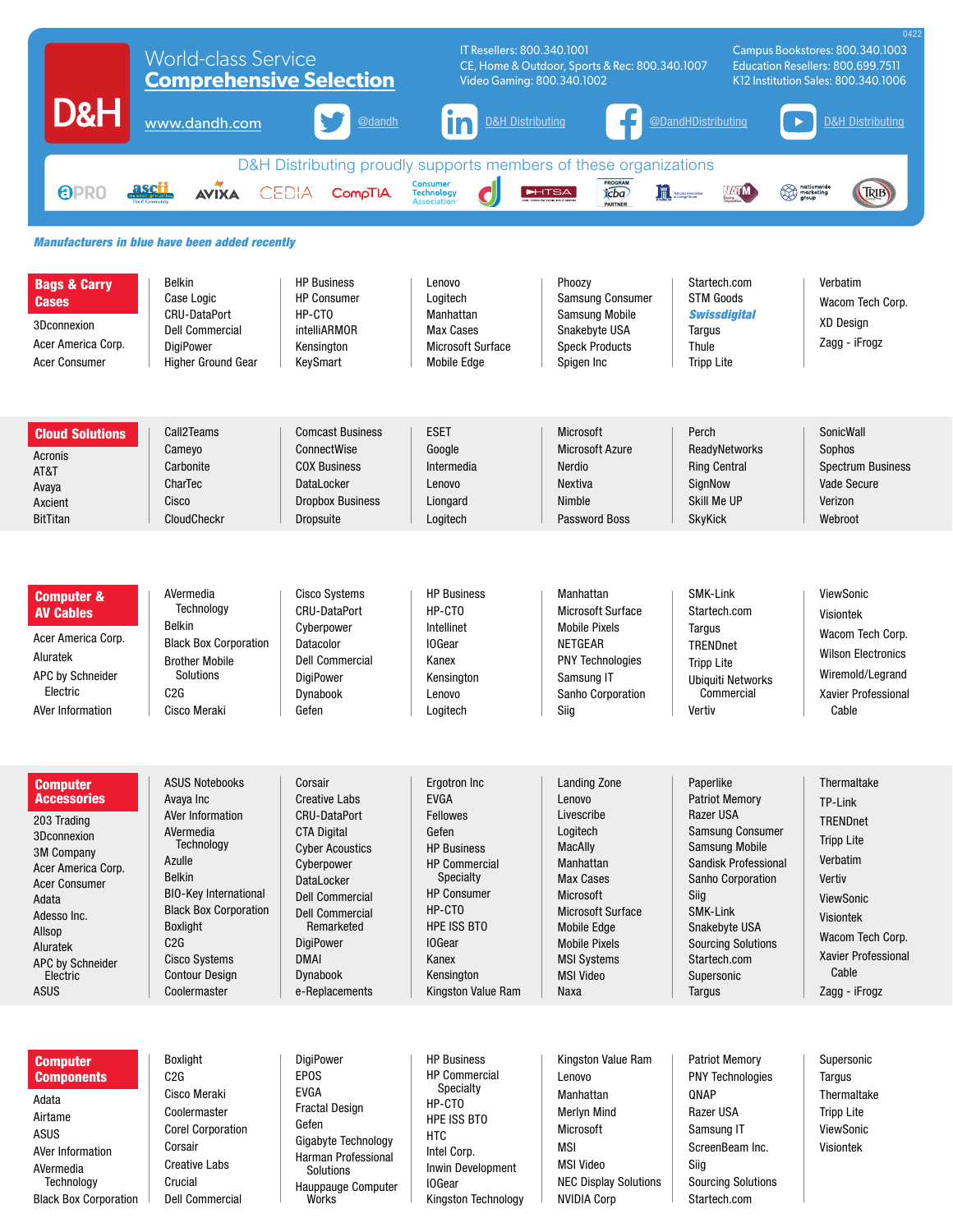| <b>Computers</b><br>203 Trading<br>Acer America Corp.<br><b>Acer Consumer</b><br><b>Acer Refurb</b><br>Adata<br><b>Amazon Devices</b>                                                                                                                                                                            | <b>ASUS</b><br><b>ASUS Notebooks</b><br>Azulle<br><b>CNB Computers Inc</b><br>Corsair<br><b>Deal Spot</b><br><b>Dell Commercial</b>                                                                                                                                                                                                      | <b>Dell Commercial</b><br>Remarketed<br><b>Dell Outlet</b><br><b>DMAI</b><br>DP Audio Video<br><b>Dynabook</b><br>e-Replacements                                                                                                                                                                                         | <b>HP Business</b><br><b>HP CarePack</b><br><b>HP CarePack</b><br>Consumer<br><b>HP Commercial</b><br>Remarketing<br><b>HP Commercial</b><br>Specialty                                                                                                                                   | <b>HP Consumer</b><br><b>HP Refurb</b><br><b>HP-Consumer</b><br>Remarketing<br>HP-CTO<br>Intel Corp.<br>Lenovo                                                                                                                                                                                                                           | <b>LG Commercial</b><br><b>LG Consumer</b><br><b>Microsoft Surface</b><br><b>MSI Systems</b><br>PlanIT ROI<br>Razer USA<br><b>Samsung Consumer</b>                                                                                                                                                                                                      | Samsung IT<br><b>Samsung Mobile</b><br>Snakebyte USA<br><b>Sourcing Solutions</b><br>Supersonic<br>Thermaltake                                                                       |
|------------------------------------------------------------------------------------------------------------------------------------------------------------------------------------------------------------------------------------------------------------------------------------------------------------------|------------------------------------------------------------------------------------------------------------------------------------------------------------------------------------------------------------------------------------------------------------------------------------------------------------------------------------------|--------------------------------------------------------------------------------------------------------------------------------------------------------------------------------------------------------------------------------------------------------------------------------------------------------------------------|------------------------------------------------------------------------------------------------------------------------------------------------------------------------------------------------------------------------------------------------------------------------------------------|------------------------------------------------------------------------------------------------------------------------------------------------------------------------------------------------------------------------------------------------------------------------------------------------------------------------------------------|---------------------------------------------------------------------------------------------------------------------------------------------------------------------------------------------------------------------------------------------------------------------------------------------------------------------------------------------------------|--------------------------------------------------------------------------------------------------------------------------------------------------------------------------------------|
|                                                                                                                                                                                                                                                                                                                  |                                                                                                                                                                                                                                                                                                                                          |                                                                                                                                                                                                                                                                                                                          |                                                                                                                                                                                                                                                                                          |                                                                                                                                                                                                                                                                                                                                          |                                                                                                                                                                                                                                                                                                                                                         |                                                                                                                                                                                      |
| Consumer<br><b>Electronics</b><br>Adesso Inc.<br>Alcidae<br>Allsop<br>Aluratek<br><b>Amazon Devices</b><br>Antop Antenna Inc<br><b>APC by Schneider</b><br>Electric<br>Arlo Technologies Inc.<br>Audio Technica<br>August<br>Aura Frames - Pushd,<br>Inc.<br>AVer Information<br>AVermedia<br>Technology<br>AVID | <b>Battery Biz</b><br>Belkin<br>C2G<br><b>Canon Cameras</b><br>Casio<br>Cisco Meraki<br><b>Cisco Systems</b><br>Cleva<br><b>Creative Labs</b><br><b>CTA Digital</b><br><b>Cyber Acoustics</b><br>Cyberpower<br><b>D-Link Consumer</b><br><b>Dell Commercial</b><br>DigiPower<br><b>Dish Wireless</b><br>DP Audio Video<br>e-Replacements | <b>EPOS</b><br><b>Eve Systems</b><br><b>EZVIZ</b><br>Facebook<br><b>Technologies LLC</b><br>FreedomPop<br>Fuji Film USA<br>Garmin USA<br>Hauppauge Computer<br>Works<br><b>Honeywell Home</b><br><b>HP Consumer</b><br><b>HTC</b><br>iHome<br>Intel Corp.<br><b>intelliARMOR</b><br><b>IOGear</b><br>Jabra<br>Jabra - VC | <b>JVC America</b><br>Kanex<br>Kensington<br>KeySmart<br>Kodak Pix Pro<br>Koss<br>Lenovo<br><b>LG Consumer</b><br>Logitech<br><b>MacAlly</b><br>Makeblock<br>Manhattan<br>Microsoft<br><b>Microsoft Surface</b><br><b>Mobile Edge</b><br><b>Mophie LLC</b><br>Motorola/Minim<br>myCharge | Naxa<br><b>NETGEAR</b><br><b>OM Digital Solutions</b><br>Pai Technology<br>Panasonic Consumer<br><b>Philips</b><br>Razer USA<br>Rebuff<br>Roku<br>Samsung Consumer<br><b>Samsung Electronics</b><br>Mobility<br><b>Samsung Electronics</b><br>Refurb<br>SanDisk<br>Sanho Corporation<br>Sennheiser Electronic<br>Siig<br><b>SMK-Link</b> | Sonos, Inc.<br>Sony Audio/Video<br><b>Sourcing Solutions</b><br>Southwire<br>Startech.com<br><b>STM Goods</b><br>Supersonic<br>SwitchMate<br>Targus<br><b>TCL</b><br>Thermaltake<br>Tile Inc<br>TP-Link<br><b>TRENDnet</b><br><b>Tripp Lite</b><br><b>Turtle Beach ROCCAT</b><br><b>Ubiquiti Networks</b><br>Commercial<br><b>Universal Electronics</b> | Verbatim<br>ViewSonic<br><b>Visiontek</b><br><b>Warm Audio</b><br>Wicked Audio Inc.<br><b>Wilson Electronics</b><br>Xavier Professional<br>Cable<br>Yale<br>YeaLink<br>Zagg - iFrogz |
|                                                                                                                                                                                                                                                                                                                  |                                                                                                                                                                                                                                                                                                                                          |                                                                                                                                                                                                                                                                                                                          |                                                                                                                                                                                                                                                                                          |                                                                                                                                                                                                                                                                                                                                          |                                                                                                                                                                                                                                                                                                                                                         |                                                                                                                                                                                      |
| <b>Data Storage</b><br><b>Products</b><br>Adata<br>Adesso Inc.<br>Allsop<br>Aluratek<br><b>ASUS</b><br><b>Belkin</b>                                                                                                                                                                                             | <b>Biwin Technology LLC</b><br><b>Buffalo Americas</b><br>Corsair<br><b>CRU-DataPort</b><br>Crucial<br>DataLocker<br><b>Dell Commercial</b><br>G-Technology                                                                                                                                                                              | <b>HP Business</b><br><b>HP Commercial</b><br>Specialty<br>HP-CTO<br><b>HPE ISS BTO</b><br><b>HPE Storage</b><br><b>HPE Storage BTO</b><br><b>Icy Dock</b>                                                                                                                                                               | Intel Corp.<br><b>IOGear</b><br>ioSafe Inc<br><b>Kanguru Solutions</b><br>KeySmart<br>Kingston<br>Lenovo<br><b>LG Commercial</b>                                                                                                                                                         | <b>LG Consumer</b><br>Manhattan<br><b>MSI</b><br><b>Patriot Memory</b><br><b>PNY Technologies</b><br>QNAP<br>Samsung SSD<br>SanDisk                                                                                                                                                                                                      | Sandisk Professional<br>Seagate Bulk<br><b>Seagate Retail</b><br>Siig<br><b>SOLIDIGM</b><br><b>Sourcing Solutions</b><br>Startech.com<br>Tripp Lite.                                                                                                                                                                                                    | Verbatim<br><b>Visiontek</b><br><b>WD Bulk</b><br><b>WD Content Solutions</b><br><b>Business</b><br>ZyXEL<br>Communications                                                          |
|                                                                                                                                                                                                                                                                                                                  |                                                                                                                                                                                                                                                                                                                                          |                                                                                                                                                                                                                                                                                                                          |                                                                                                                                                                                                                                                                                          |                                                                                                                                                                                                                                                                                                                                          |                                                                                                                                                                                                                                                                                                                                                         |                                                                                                                                                                                      |
| <b>Digital Display</b><br><b>3M Company</b><br>Acer America Corp.<br>Acer America Corp.<br><b>Acer Consumer</b><br>Adesso Inc.<br>Allsop<br><b>AOC</b> International<br><b>ASUS</b>                                                                                                                              | AVer Information<br><b>Belkin</b><br><b>Boxlight</b><br>Casio<br>Chief Mfg.<br><b>Cisco Systems</b><br>Coolermaster<br>Corsair<br><b>Crimson AV</b><br><b>CTA Digital</b>                                                                                                                                                                | DaLite<br>Datacolor<br>Deal Spot<br><b>Dell Commercial</b><br><b>Dell Commercial</b><br>Remarketed<br>DP Audio Video<br>e-Replacements<br>Elitescreens<br>Epson America                                                                                                                                                  | Ergotron Inc<br>Fellowes<br>Global Aiptek Inc USA<br><b>Gunnar Optiks</b><br><b>HP Business</b><br><b>HP CarePack</b><br><b>HP Commercial</b><br>Specialty<br><b>HP Consumer</b><br>HP-CTO                                                                                               | Kensington<br>Lenovo<br><b>LG Commercial</b><br><b>LG Consumer</b><br>Logitech<br>Manhattan<br><b>Merlyn Mind</b><br><b>Mobile Pixels</b><br><b>MSI Video</b><br>Naxa                                                                                                                                                                    | <b>Neat</b><br><b>NEC Display Solutions</b><br><b>Philips Monitors</b><br><b>Planar Systems</b><br>Razer USA<br>Samsung Consumer<br>Samsung IT<br>Siig<br>SMK-Link<br><b>Sourcing Solutions</b>                                                                                                                                                         | Startech.com<br>Supersonic<br>Targus<br><b>Tripp Lite</b><br>Victor Tech<br>ViewSonic                                                                                                |
|                                                                                                                                                                                                                                                                                                                  |                                                                                                                                                                                                                                                                                                                                          |                                                                                                                                                                                                                                                                                                                          |                                                                                                                                                                                                                                                                                          |                                                                                                                                                                                                                                                                                                                                          |                                                                                                                                                                                                                                                                                                                                                         |                                                                                                                                                                                      |
|                                                                                                                                                                                                                                                                                                                  |                                                                                                                                                                                                                                                                                                                                          |                                                                                                                                                                                                                                                                                                                          |                                                                                                                                                                                                                                                                                          |                                                                                                                                                                                                                                                                                                                                          |                                                                                                                                                                                                                                                                                                                                                         |                                                                                                                                                                                      |
| <b>Home &amp; Outdoor</b><br>Adesso Inc.<br>Aluratek<br>American Weigh<br><b>Scales</b><br>Anchor Hocking<br><b>Andis Company</b><br><b>Atrix</b><br>Aura Air                                                                                                                                                    | Brentwood<br><b>Brother Sewing</b><br>Camco<br><b>Chaney Instruments</b><br>Char-Broil<br>Cleva<br><b>Commercial Cool</b><br>Cricut<br>Curtis                                                                                                                                                                                            | Emerson Radio Corp.<br><b>Fiskars</b><br>Gardman USA<br>Gibson<br><b>Hamilton Beach</b><br>Helen of Troy<br><b>HoMedics</b><br><b>Honeywell Home</b><br>Hoover                                                                                                                                                           | Kaz Inc<br>KeySmart<br>KitchenAid<br><b>Lasko Products</b><br>Lightchaser<br>Lipper<br>Lodge Manufacturing<br>Logitech<br><b>Magic Chef</b>                                                                                                                                              | Midea America Corp<br>Molekule<br>Mophie LLC<br>Mr Bar B Q<br><b>Neato</b><br><b>Newell Brands</b><br>02Cool<br><b>Omron Healthcare</b><br>P3 International                                                                                                                                                                              | Qardio, Inc.<br>Remington<br>Salton<br>Sensio<br>Sensio Consignment<br>SharkNinja<br>Silhouette<br><b>Singer Sewing Co</b><br>Southwire<br>Snoctrum Brande                                                                                                                                                                                              | <b>TCL Home Appliance</b><br>The Metal Ware Corp<br><b>Thorne Electric</b><br>Trifo<br>Veridian Healthcare<br>W Appliance<br>Wahl<br>Whitmor<br>Wiremold/Legrand                     |

Avanti Blackstone Bloom USA

DP Audio Video Ecovacs Robotics Inc. Edmar Corporation

Hunter Fan Company

Melnor

Midea

Metropolitan Vacuum

Panasonic Consumer

Spectrum Brands Stanley Black & Decker T-Fal

World Marketing

Positec Presto

iHome Jasco